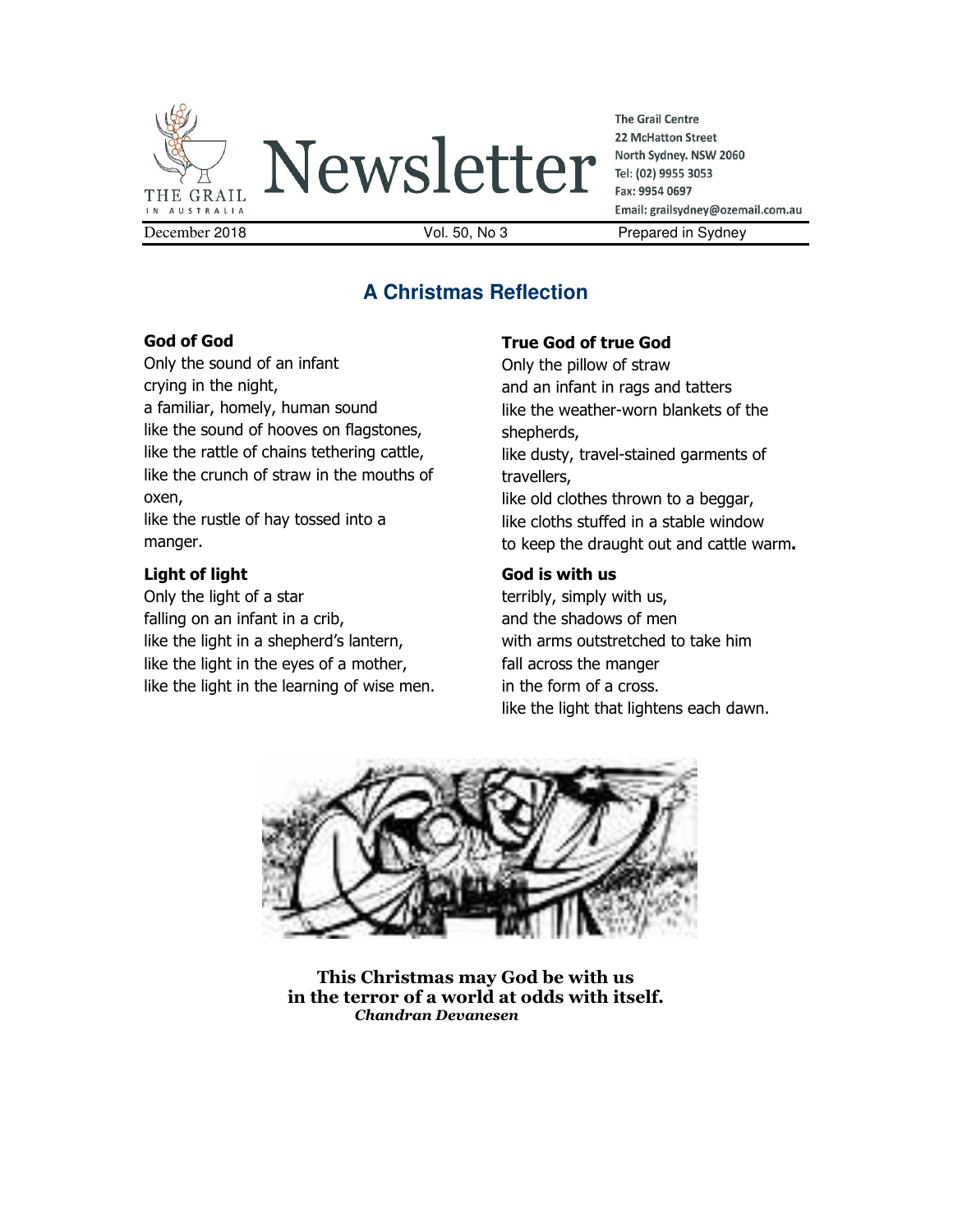## **CONTENTS**

| <b>A Christmas Reflection</b><br>Chandran Devanesan                              |    |
|----------------------------------------------------------------------------------|----|
| <b>NEWS FROM HERE AND THERE</b>                                                  | 3  |
| Melbourne                                                                        | 3  |
| Sydney                                                                           | 5  |
| <b>Brisbane</b>                                                                  | 10 |
| Townsville                                                                       | 11 |
| National                                                                         | 12 |
| OSCAR ROMERO AND PAUL VI: TWO FACES OF JUSTICE AND PEACE<br>Claude Mostovik, MSC | 13 |

## **ADDRESSES**

**The Grail Centre**<br>
22 McHatton Street<br>
22 McHatton Street<br>
Andrea Venier<br>
2/25 McBean St 22 McHatton Street<br>
North Sydney. NSW 2060.<br>
Clayton. VIC 3168. Tel: 02 9955-3053 Tel: 03 9548-9432 grailsydney@ozemail.com.au

14 Carawatha Avenue<br>Ferny Hills. QLD 4055 Tel: 07 3351-5390 vidler\_herbert@aapt.net.au

Clayton. VIC 3168. (Melbourne) avenier@bigpond.com

## **Jill Herbert New contact in North Queensland**<br>14 Carawatha Avenue **New Contact in North Queensland** Ferny Hills. QLD 4055 Meanwhile, ref. Sheila Hawthorn (Brisbane) Meanwhile, ref. Sheila Hawthorn at Sydney address above.

Website: www.grailaustralia.org.au Facebook: www.facebook.com/GrailAustralia/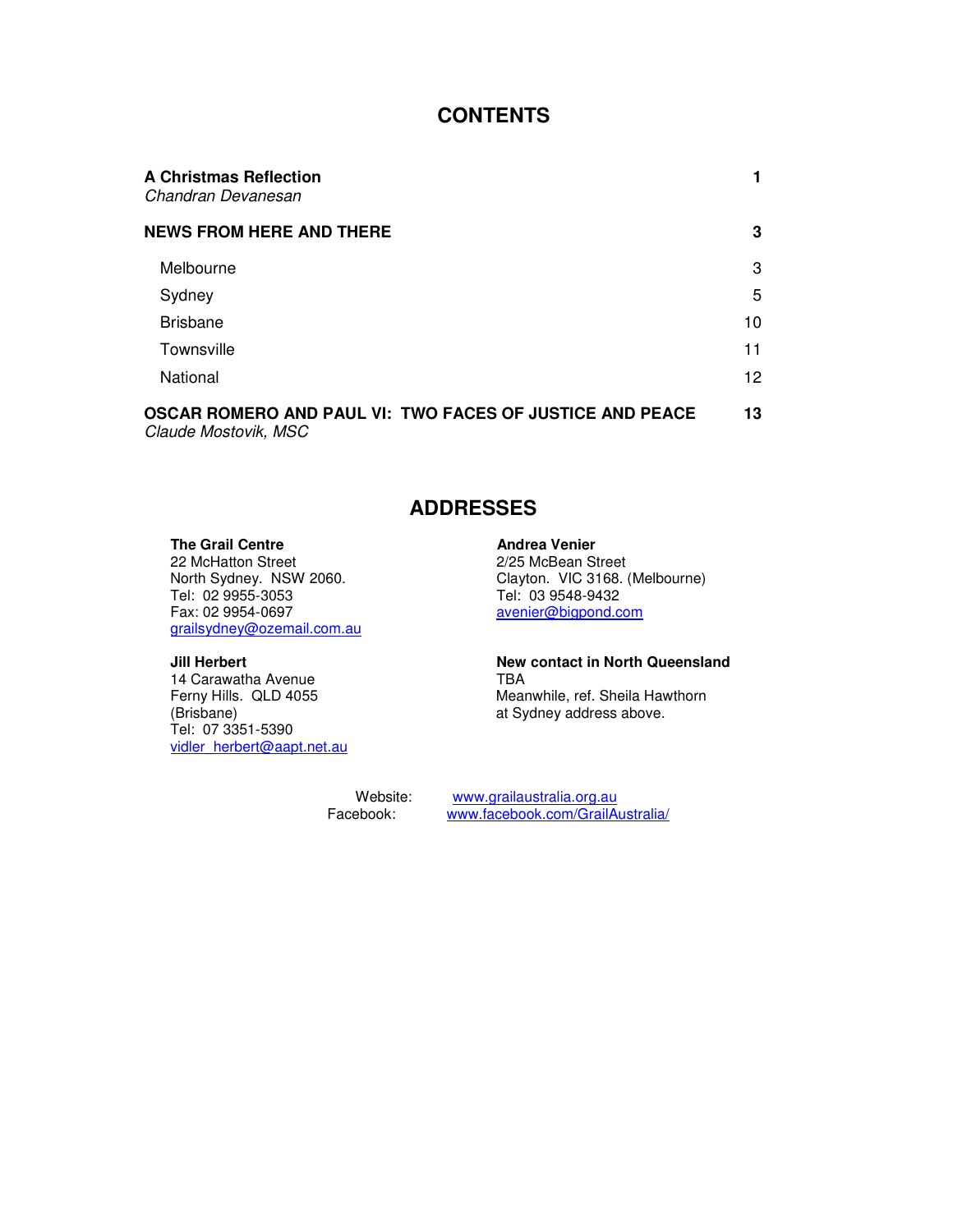### **NEWS FROM HERE AND THERE**

#### **Melbourne**

The chaotic effects of climate-change have been felt this Spring in Melbourne as they have across the country. These effects have been mirrored in the many and varied experiences of members as well as by the ins and outs at 'Hesed'.

The season began with a visit to 'Hesed' by Sydney member, Mary McDearmid. Mary spent some time with Dinny Culican in between seeing other friends and joining members for a dinner out. In addition to Mary, we have had two visits from Alison Healey who has been researching some Melbourne Grail history and spending time with Joanna Waite. We also welcomed a Filipino post-graduate student for short-term accommodation in early November.

As well as the visits, 'Hesed' continues to be our 'home' for regular *lectio divina* gatherings and other meetings and special events. One such special event was our evening in late September to celebrate Jo Flynn and Joan Bruton's marriage. Dinny gave a beautiful prayer of blessing and we all imbibed some champagne cocktails and savoured the delicious finger food provided by members. It was a lovely, warm occasion.

Another happy time was a gathering at Eva Tilly Memorial Home in October. Nine members and friends came to pray with Joanna Waite and then enjoyed afternoon tea which included a celebration of Rita Flipo's 90th birthday. Rita's family have many links with the Grail in its early days in Sydney and Rita has been a long time friend of the Grail in Melbourne and regular participant in our *lectio* group.

Our main public event this season was held at St Peter's parish, East Bentleigh in early September. Catalyst for Renewal and The Grail presented 'An Evening with John Allen Jnr', editor of *Crux.* There was an insightful talk and discussion on Francis' papacy and his attempts at reform. The evening was well attended and included many Grail members and friends. As well as the Grail's contribution to the planning and advertising, Dinny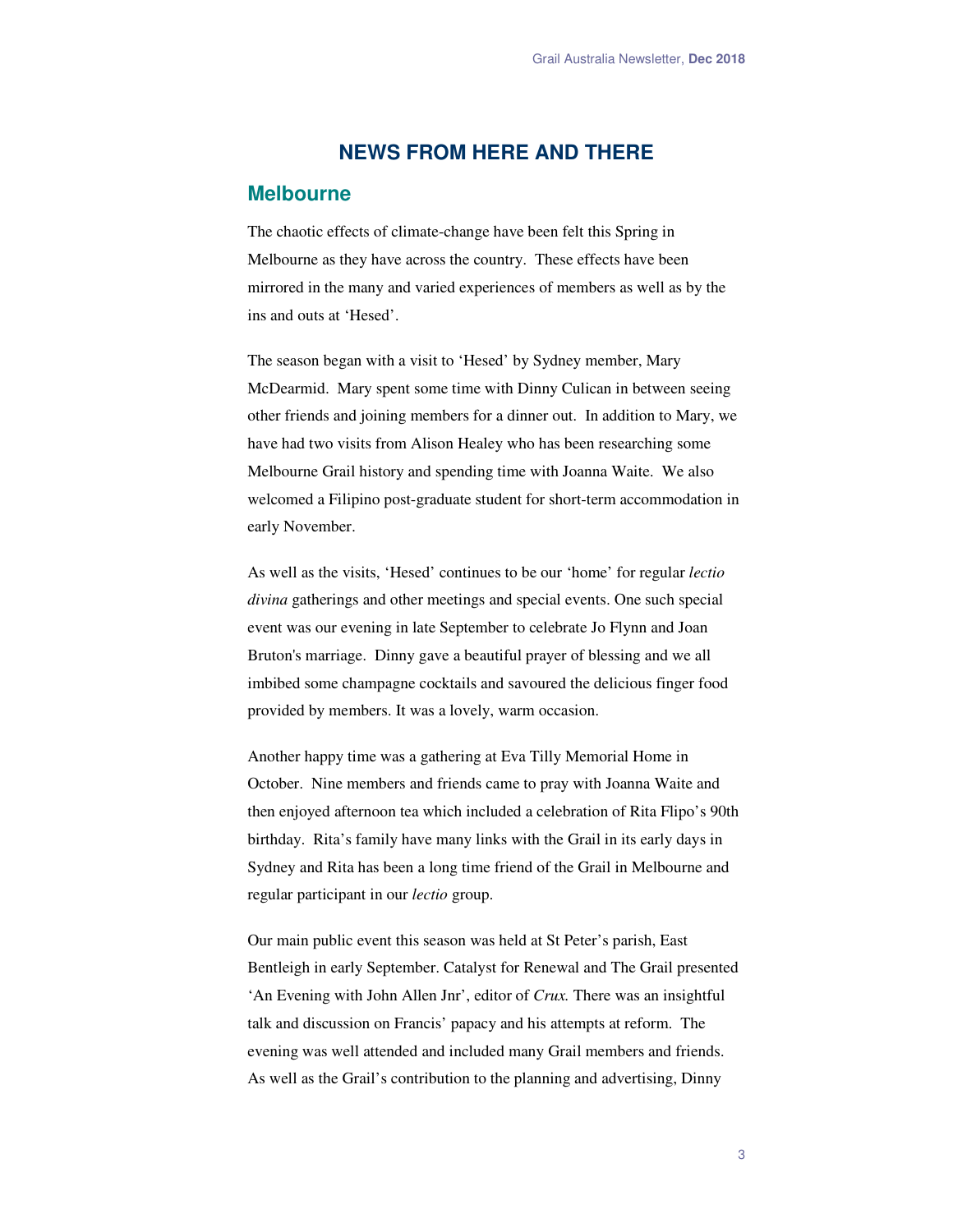Culican, Genny Grabau, Kathy Wayland and Andrea Venier assisted with hospitality on the night.

In early November, Carol Farmer and Andrea attended the National Team handover meeting and retreat on Bribie island which was planned and presented by the Brisbane group. The Melbournians greatly appreciated the beautiful reflections, interesting sessions and warm hospitality of the Brisbane members. We take this opportunity to thank Ann Aboud, Tricia Gemmell and Andrea for their dedication and work in the National Team over the last four years. We wish Carol and Helen Jeffcoat, along with the indefatigable Tricia, much success and many blessings in their role for the next term. We also thank Mary Robertson and Anne Day for their great work as National Treasurer.

Our end of year Eucharist was held on the first Sunday of Advent at June and Laurie Ryan's. It has become a lovely tradition and in recent years our celebrant has been June's cousin, Fr Michael Mason. However, this year because Michael was not well, Fr Bruce Duncan took his place seamlessly to contribute to another reflective and enjoyable evening. We wish Michael a speedy recovery. Thanks again to June and Laurie for their kind and cheerful hospitality.

Despite a persistent 'bug' this Spring, Dinny Culican has been active in various ways. In addition to her contributions at *lectio* and all other events, Dinny has been providing assistance and hospitality to guests at 'Hesed'. At an All Souls Mass at St Bede's, Dinny rep-resented the Grail and lit a candle in memory of Pat Sheeran. She also wrote a letter of welcome to Archbishop Comensoli on behalf of the Melbourne Grail, which was gratefully acknowledged.

Other active members in Melbourne, such as Genny Grabau, Kathy Wayland, Irena Dunn and June Ryan have also given regular support in times of difficulty for Ann Niall and Andrea, in particular. We are happy to report that Ann Niall's cancer is in remission. Andrea's mother, Gemma, is settling in to a community-based Aged Care facility, though there is much still to be done.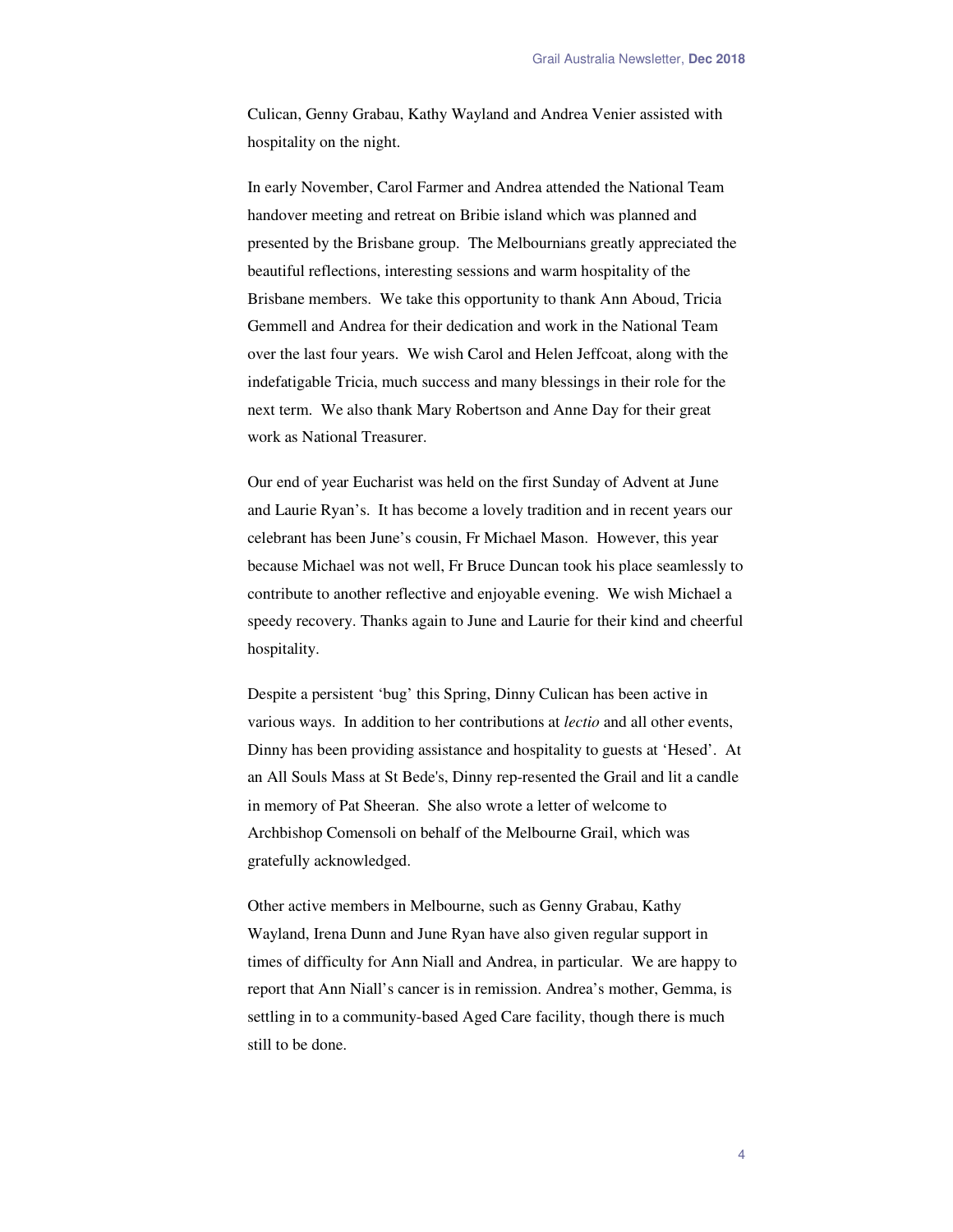We would also like to inform readers that Mark and Colleen Lewis have moved into residential care. We thank them for all their contributions over the years and pray for their good health and care in the years to come.

Melbourne members would like to recognise the wonderful life of Cath Mullane and we send our condolences and prayers of peace to Fran Warner and her family.

Blessings to all this Christmas season! *The Melbourne group* 

## **Sydney**

In the first two weeks of Advent we invited people to two evenings of *lectio divina,* choosing two Gospel texts, Matthew (1:18-2:23) and Luke (1:26-56; 2:1-40). In Matthew, it is Joseph in the spotlight, faced with difficult choices, while Mary takes centre stage in Luke's prophetic gospel. We meditated on the texts and shared our responses with one another. *Lectio divina* is a practice that can bring new insights and unexpected nourishment. And so it was this Advent; despite the fact that the stories are so very familiar, we discovered anew their power to challenge and inspire and move us.

Cath Mullane, a creative and generously active member of The Grail for 70 years, died just a few days short of her 100th birthday and, on the last day of November, was buried beside her dear husband, Jack, after a beautiful farewell liturgy in their long-time parish church in Penrith. Soon after the 'First Five' Dutch Grail women arrived in Sydney, Cath became a member of the Grail Student Group at Sydney University where she was studying to become a secondary school teacher. She met Jack at the university around the same time and both became valued leaders in the Family Apostolate Movement, a Grail initiative in Sydney which expanded into several regions of the city from the 1950s through the 1970s. Having had seven children, their family now extends to three generations, the last one of whom, Alice Warner's baby Franky, was born just as Cath's life was ending. Two of Cath's daughters would be particularly well known in the Australian and International Grail – Fran Warner, former member of the National Team and Inter-national Council member, and Mary-Ellen Mullane, director of the film, *Inspired Lives*, a documentary on The Grail broadcast nation-ally by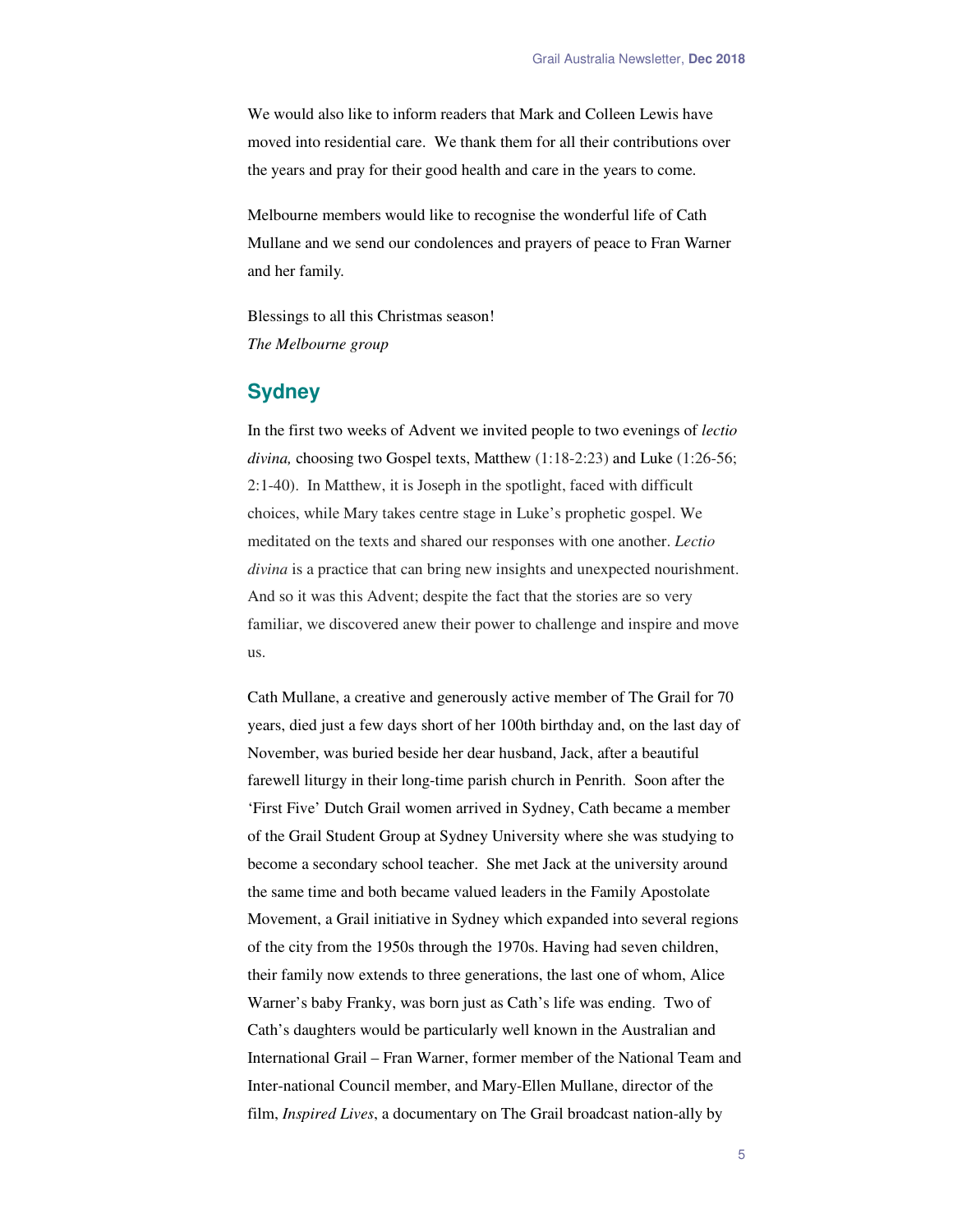the Australian Broadcasting Commission in the *Compass* program on ABC-TV. All of us in The Grail join the extended Mullane family in the sadness of loss believing, however, that Cath and Jack know the full truth of Hildegard of Bingen's words:

> 'Good people, God hugs you. You are encircled by the arms of the mystery of God'.

The two day-time programs Tricia Gemmell led through the year ended in November: one based on readings from *Women of Vision*, the book of Marian Ronan and Mary O'Brien (USA), telling the stories of several remark-able women of the International Grail; the other, called *The Grail meets Laudato Si',* connected the vision and mission of The Grail with the themes of Pope Francis' encyclical. Next year, Tricia is planning a similar reading/ reflection series based on Judy Cannato's book, *Field of compassion: How the new cosmology is transforming the spiritual life.* 

The Book Club is in recess for a month after a happy and productive year and its final gathering on 30th November, where the works we will read in the first six months of 2019 were chosen.

 The Australasian Association of Mission Studies, an ecumenical project, in which Alison Healey has participated for many years on behalf of The Grail (originally together with Philippa Green and now with Sheila Hawthorn) ended its program in late October with a reflection on Christian mission in Australia, enlightened by a challenging analysis of the latest National Church Life Survey. The Association is preparing to host an international mission conference in Sydney in 2020.

On 14th October, we organised a special celebration of the Eucharist in the Sydney Centre to mark the canonisation in Rome of Pope Paul VI and Oscar Romero, Archbishop of San Salvador. We wanted to honour these two men, not because they were flawless, but because they were profoundly faithful followers of Jesus, selfless and courageous leaders who championed the cause of those suffering disrespect of their culture or lack of social power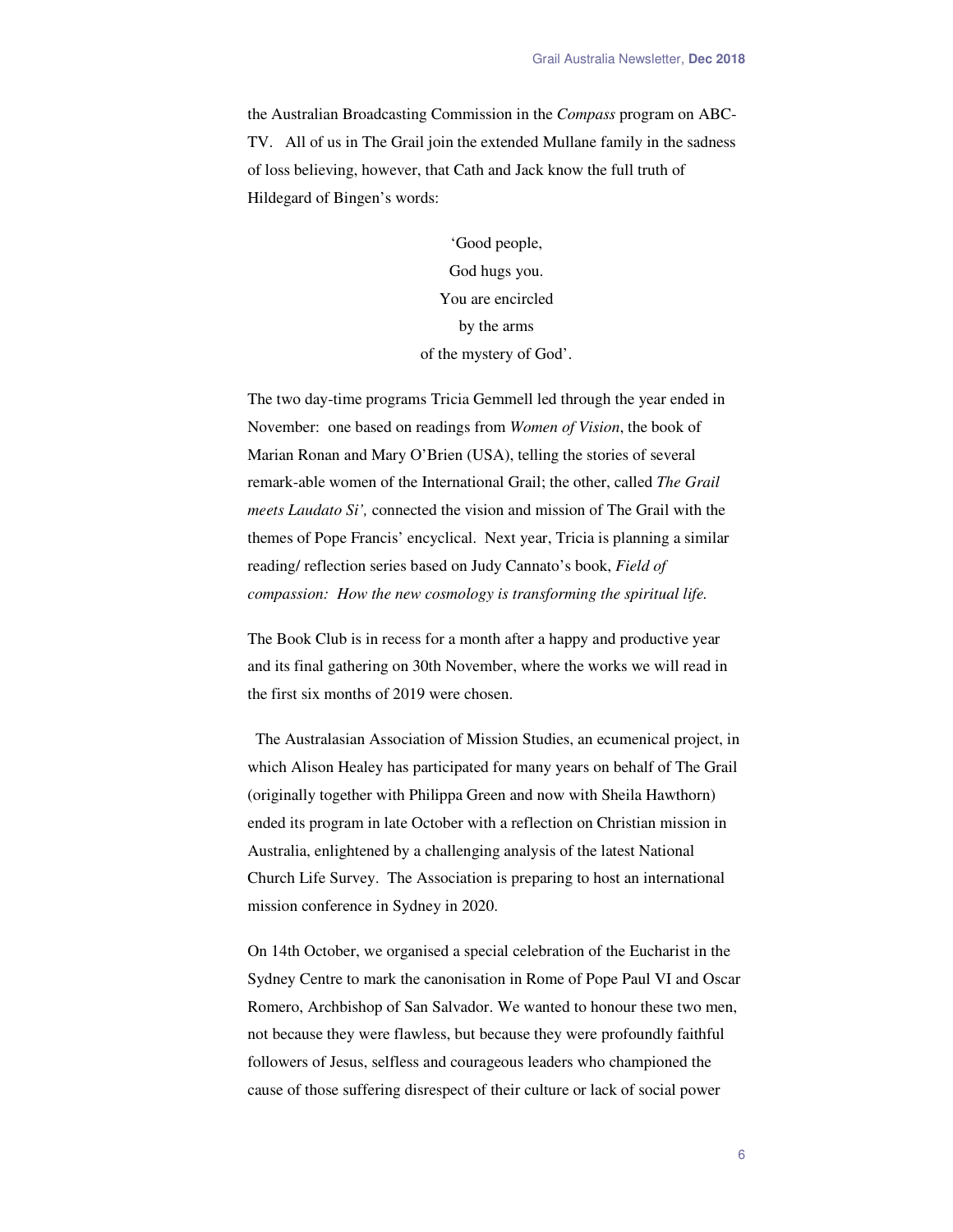and justice. There is a reflection on these two great men of the 20th century by Rev. Claude Mostovik, MSC on p.9.

 Ruth Crowe was asked by the International Leadership Team (ILT) to coordinate a Work Team on our International Structures and so spent a couple of weeks in October in Portugal beginning this work. It was a gathering of the ILT and all the international work teams, meeting separately and together to gain the greatest benefit from their mutual exchange. Ruth's sister, Elizabeth, travelled with her and went touring during the working week.

The Rosemary Goldie Memorial Lecture, inaugurated in 2012 as a biennial event, took place again in September, sponsored jointly by Catalyst for Renewal<sup>1</sup> and The Grail in Australia. The guest speaker was John L Allen Jr, American journalist and specialist in Vatican affairs, who spoke on *Pope Francis' efforts for reform and implications for the Australian church preparing for its Plenary Council.* He spoke also at a dinner held a few days earlier*.* A total of approximately 500 people attended these two events. John Allen also spoke in Melbourne.

In 2020, the Australian Catholic Church will hold a Plenary Council with a view to reform and renewal. Preparations for it began half way through this year with a nationwide consultation, calling for and encouraging collective and individual submissions until the beginning of Lent 2019. The Grail NSW/ACT has completed a collective submission and individual members are also sending comments and proposals. We will follow through the process and contribute as effectively as we can.

Anne Stevens, Mary McDearmid, Sheila and Alison continue work with the Grail national archive each week. Alison has also now completed researching the Jesuit and Archdiocesan archives in Melbourne for material

 $\ddot{ }$ 

 $1$  Members of Catalyst for Renewal describe themselves as believers who are attempting to establish a forum for conversation within the Catholic Church of Australia.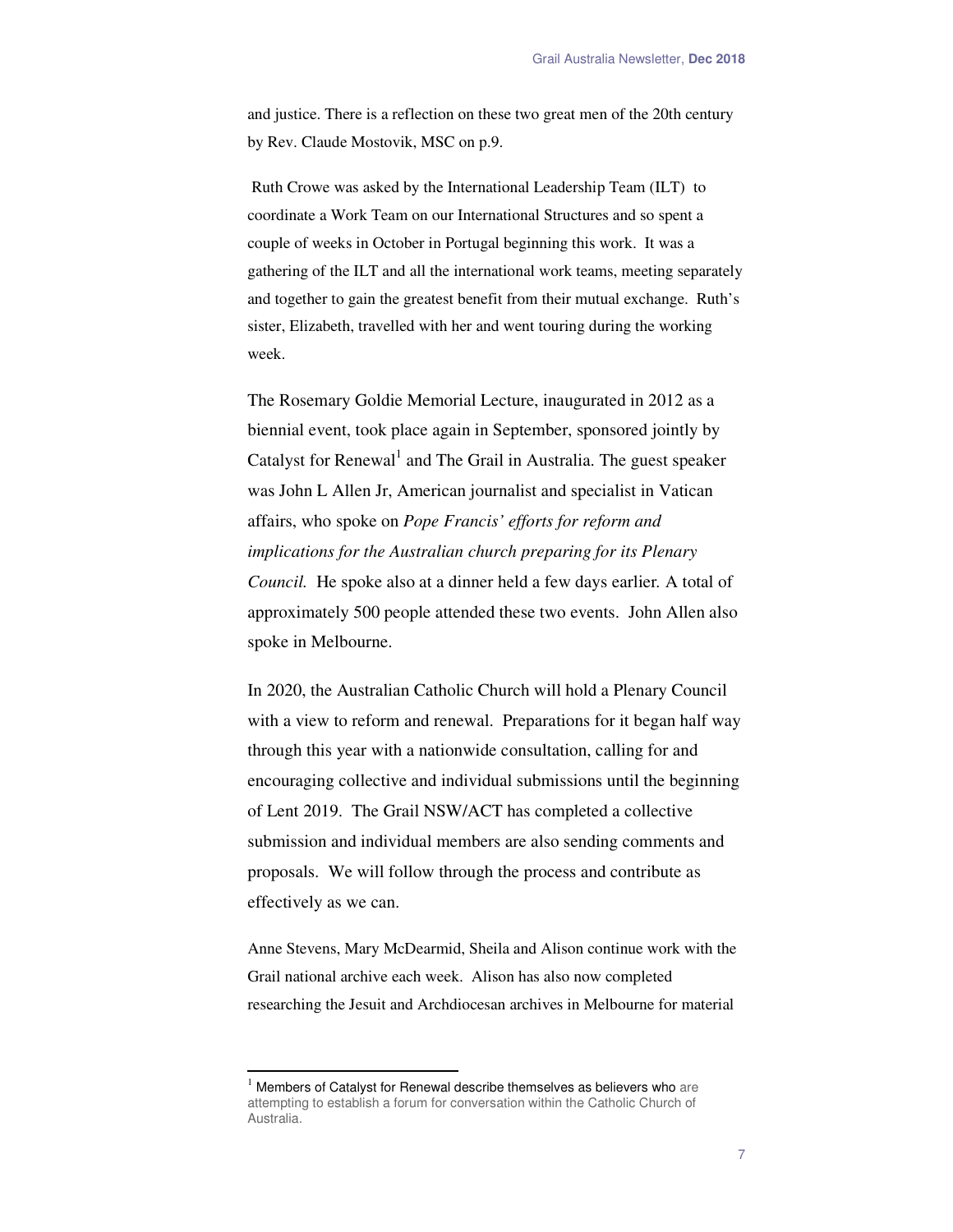relevant to the Grail's history there. Both archivists, Elizabeth Parker and Rachel Naughton, were very kind and helpful guides.

We were delighted to see Anne Farraway again in Sydney in November. Anne, originally a Queenslander, is a member of the Grail in Canada, who returns home every few years to visit family members in Queensland and New South Wales and we always look forward to seeing her. This year, she timed her visit so well that we were able to take her to the presentation of the Sydney Peace Prize in the city Town Hall - this year awarded to Professor Joseph Stiglitz, world-renowned economist and public policy analyst. He is a recipient of the Nobel Memorial Prize in Economic Sciences and the American John Bates Clark Medal (also for economics), yet said in his acceptance speech with evident emotion that he valued this prize for Peace most of all. The defining challenge for our time, Stiglitz said, is 'how to break the cycle of power and greed to enable all people and the planet to flourish'.

Helen Gomez and Sheila attended an inter-faith symposium in NSW Parliament House, organised by Women and the Australian Church (WATAC), of which they are both members. The theme was *Peace: Exploring the distinctive response of religious traditions.* The speakers were Elsie Heiss, born into the Wiradjuri nation, NSW representative in the national indigenous Catholic council since 1999 and Dame of the Order of St Gregory; Nadia Mahmutovic from the Islamic Science and Research Academy (ISRA); Jan Barnett, Sister of St Joseph; and Rabbi Dr Benjamin Elton from Sydney's Great Synagogue. It was good to see fifty senior schoolgirls among those present. What emerged from the discussion that followed was that, whatever the differences in the religious traditions, all are called to create and nourish harmonious, welcoming communities in our society.

A team, spearheaded by Elizabeth Lee, Terese Sheridan and Nour Barcha, has been working for some months on a Youth Engagement program for 2019. Kendall Benton-Collins, our Administrative Assistant, is assisting the team with her IT skills and ideas.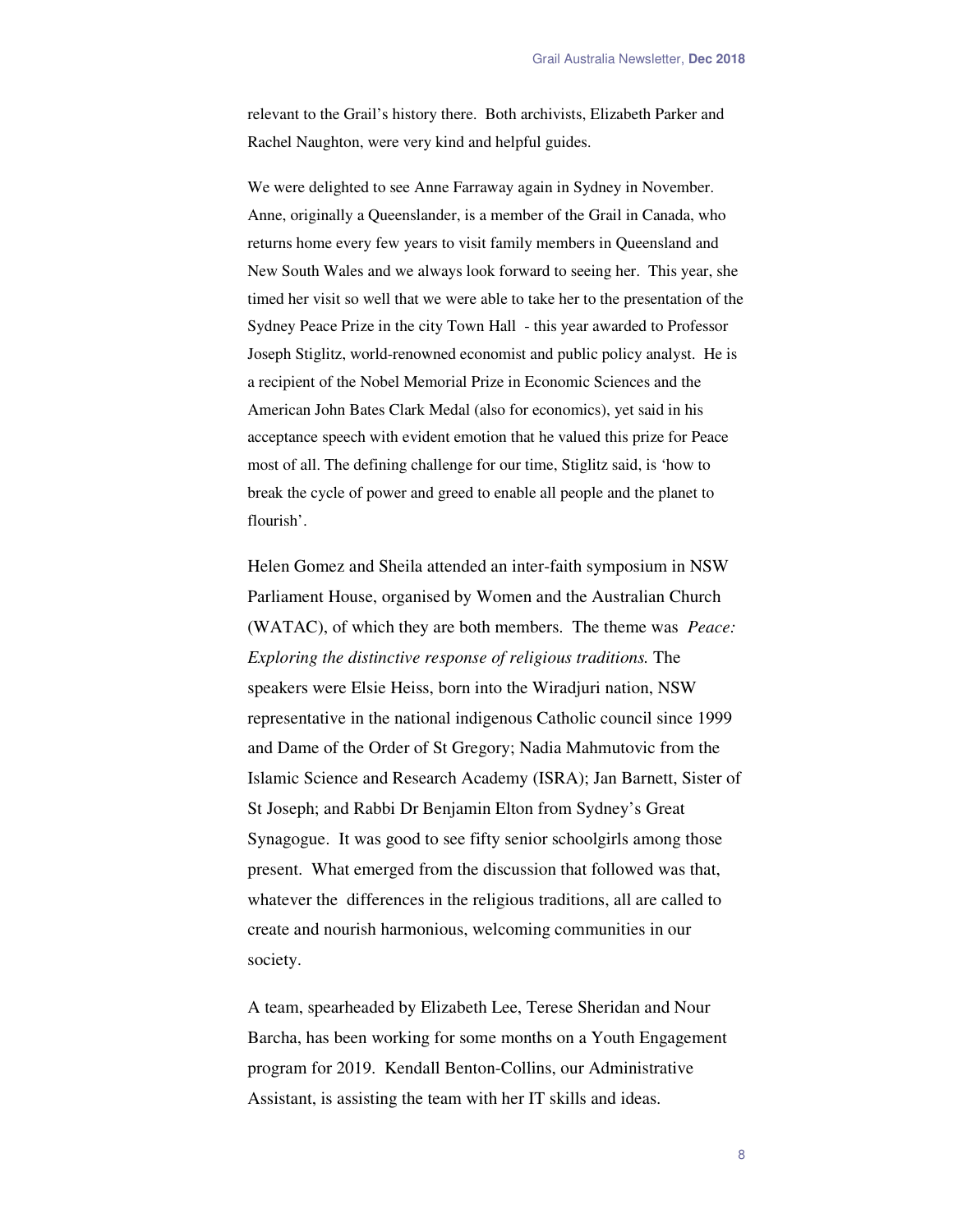Following through from their involvement with Pace e Bene and Circles of Peace, Anne Marie George, Gill Burrows, Kay Hunt, Ruth and Terese have been continuing their ref-lections together on peace and non-violence. They have plans to expand this program in 2019.

Have you heard of Treehouse Theatre or seen any of its productions? It is a project that began in Miller High where Christine Reynolds was teaching English as a Second Language. Drama teachers at the school began with the refugee students to develop short plays telling their own stories. What a trans-forming experience this has been for the players and the audiences! There they are, performing pivotal moments from their lives, speaking confidently in a newly-acquired language, sharing their true stories of horror and joy, laughter and pain, wonder and endurance. And audiences laugh with them, cry with them and leave with a greater understanding of the refugee journey and the amazing contribution these young people are already making to the Australian community. This year, Sheila saw and deeply appreciated one of the performances in the Seymour Centre called *Missing: Suitcase Stories 2018*, in which twelve Iraqi and Syrian students from Holroyd High presented, in word and song and dance, some 25 short episodes from their lives. Look out for these wonderful productions in 2019.

Finally, some well-wishing:

Welcome home to Liz Lee after her resource leave full of rich experiences.

Congratulations to Norma Tracey on the achievements of the project she founded, known as 'Gunawirra', devoted to the healing and wellbeing of aboriginal families. On 1st November, Norma retired from all administrative duties while continuing some professional involvement.

And to an extraordinary number of folk who have been smitten with illness or injury or both and are at various stages of recovery - Mary Robertson, Nour Barcha, Marian Kelly, Denise Whip, Sonia Mrva, Anne Day and Kendall Benton-Collins - may they and any of our readers similarly affected regain their health speedily.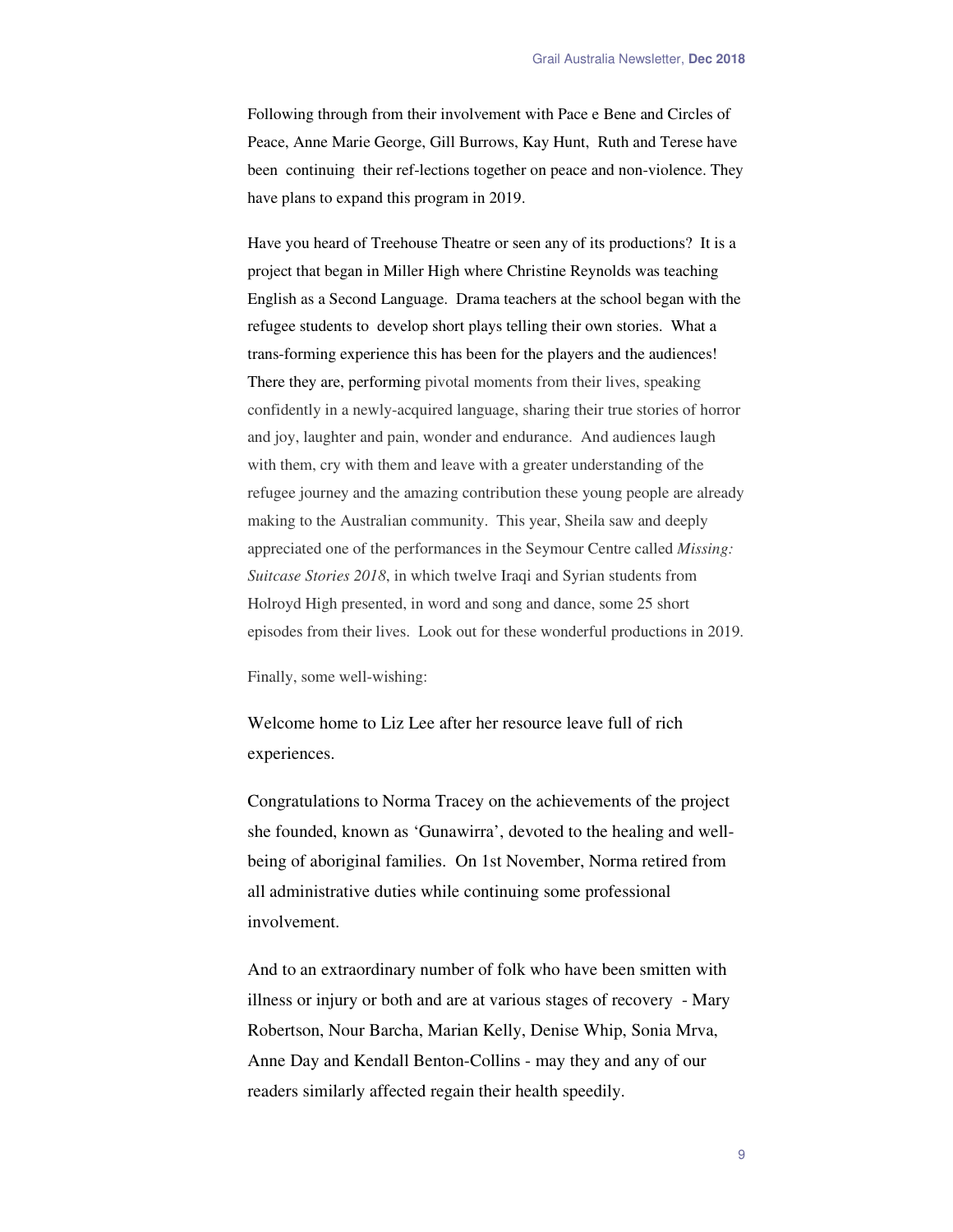A blessed Christmas and New Year to all.

*Alison Healey and Sheila Hawthorn* 

#### **Brisbane**

Individually and collectively, it has been a very busy time in Brisbane for the Grail. Liz Lancaster and Berna McLay came back from overseas with tales of their adventures – 18 inches of water in Liz's Venice hotel and Berna's cruise from Amsterdam to Budapest cancelled because of lack of water in the Danube! Apart from these small hitches they had very interesting experiences and looked decidedly trimmer because of all the walking. They told us of the highlights of the Reunion Lunch of former 'Ballybrac' residents, valiantly organised by Berna and held at Tricia Daly's lovely house at Yerongpilly.

Mary Mennis flew to New Zealand (NZ) to see her grandson perform in the NZ ballet and then to Papua New Guinea (PNG) for the launch at the University of PNG of her most recent book on the lakatoi canoes. This year, we farewelled Mary's dear husband Brian, who edited her books and supplied illustrations, frequently affirming that each book would be his last. Mary writes: 'Another book of mine on Fr Ross of Mt Hagen was launched by Arch-bishop Douglas Young in Mt Hagen. Both of these books have been well received. I had a third book to launch in Madang on the flagged history of Madang, but was told that Sir Michael Somare (first Prime Minister of PNG) had launched it the week before. First I knew of it, so I am still waiting for photos of the event. I met for the first time Cardinal To Ribat, MSC, Archbishop of Port Moresby and PNG's first Cardinal. No one has done his story yet. He suggested I do it. Who knows? I ran into Grace Wohuinangu in Port Moresby and she was with two other women who want to join The Grail.'

Congratulations are in order for Duncan and Keith, Helen Jeffcoat's sons, and Poppy, Ann Aboud's granddaughter, on their Grade 12 graduation. Ann's grandson Lucas is off to play cricket in New Zealand and her son Niall's family is in Mexico marvelling at Diego Rivera's social justice murals and the ancient indigenous civilisations. Naome Rusera, accompanied by several of her family, came to one of our meetings and

10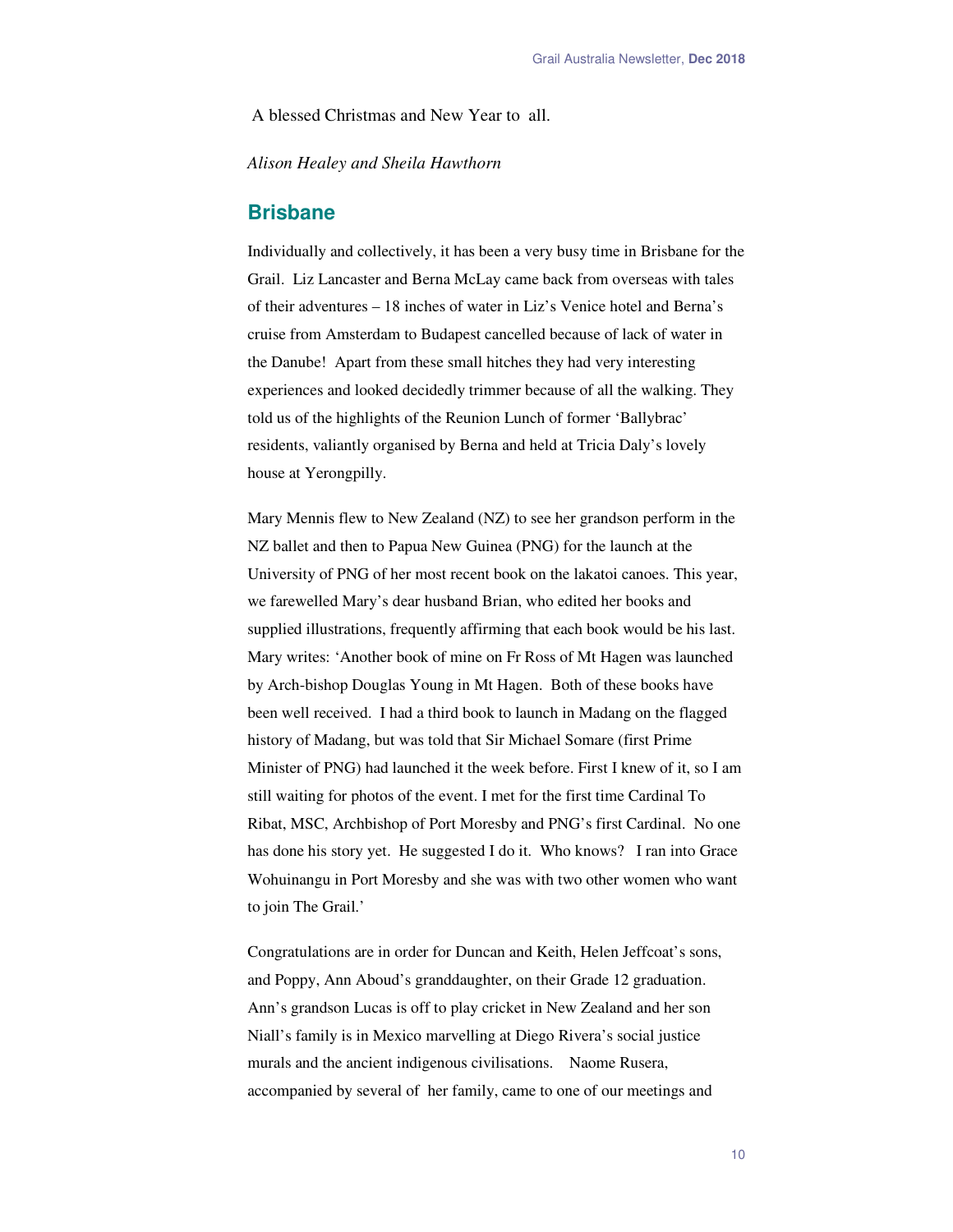gave a stunning pictorial presentation of her leader-ship training in Mozambique on the UN Sustainable Development Goals (SDGs) – an International Grail program. We then gathered for a sumptuous lunch prepared by Jill Herbert.

 Mary and Darryl Nelson, Janet Galos and Ann attended an *Honour the Earth* ritual led by Mary Tinney of EarthLink at the Mt Coottha Botanical Gardens. Mary T. kindly allowed us to use her reflection at our Bribie Island retreat, to which Janet also contributed her learnings from the Christian Meditation Conference in Bruges. A reflection of Daniel O'Leary and a session, 'Living the Sacrament-al Life', presented by Ann completed the retreat program. Thanks to Judy Brown and Mary Mennis who prepared Congeau House for our arrival. Mary gave a presentation on poet Emily Congeau and famous painter Ian Fairweather, whose house is in the grounds. In between all this, the National Team members, retiring and newly elected, managed their hand over. Consy Sakaria, who joined us from Townsville, was so impressed by the ocean, that she bought a fishing line and caught four fish! What talent we have in the Grail!

We are so pleased to hear that Mary Nelson's mother is doing well with her pacemaker.

Jan O'Donoghue and Ann caught up at a short course on theology at the Cathedral and Liz, Jan and Janet have been active in preparing for the Plenary Council in their parishes. Some of us are attending *Catholic Women Speak* at the Cathedral. Ann recommends Wim Wenders' film on Pope Francis at the Cine Latino Festival. Helen is planning to run a workshop on sustainable fashion and Ann will introduce 'Fields of Compassion' by Judy Cannato in 2019. We will ask Bishop Bill Morris, author of *Benedict, Me and the Cardinals Three* to speak on the future of the church at a local parish. We are committed to the three IGA priorities and care for refugees in 2019 and expect another busy year.

#### *Ann Aboud*

## **Townsville**

I was very grateful to be invited by the Brisbane group to join them on Bribie Island for their retreat in November. The honouring of the earth with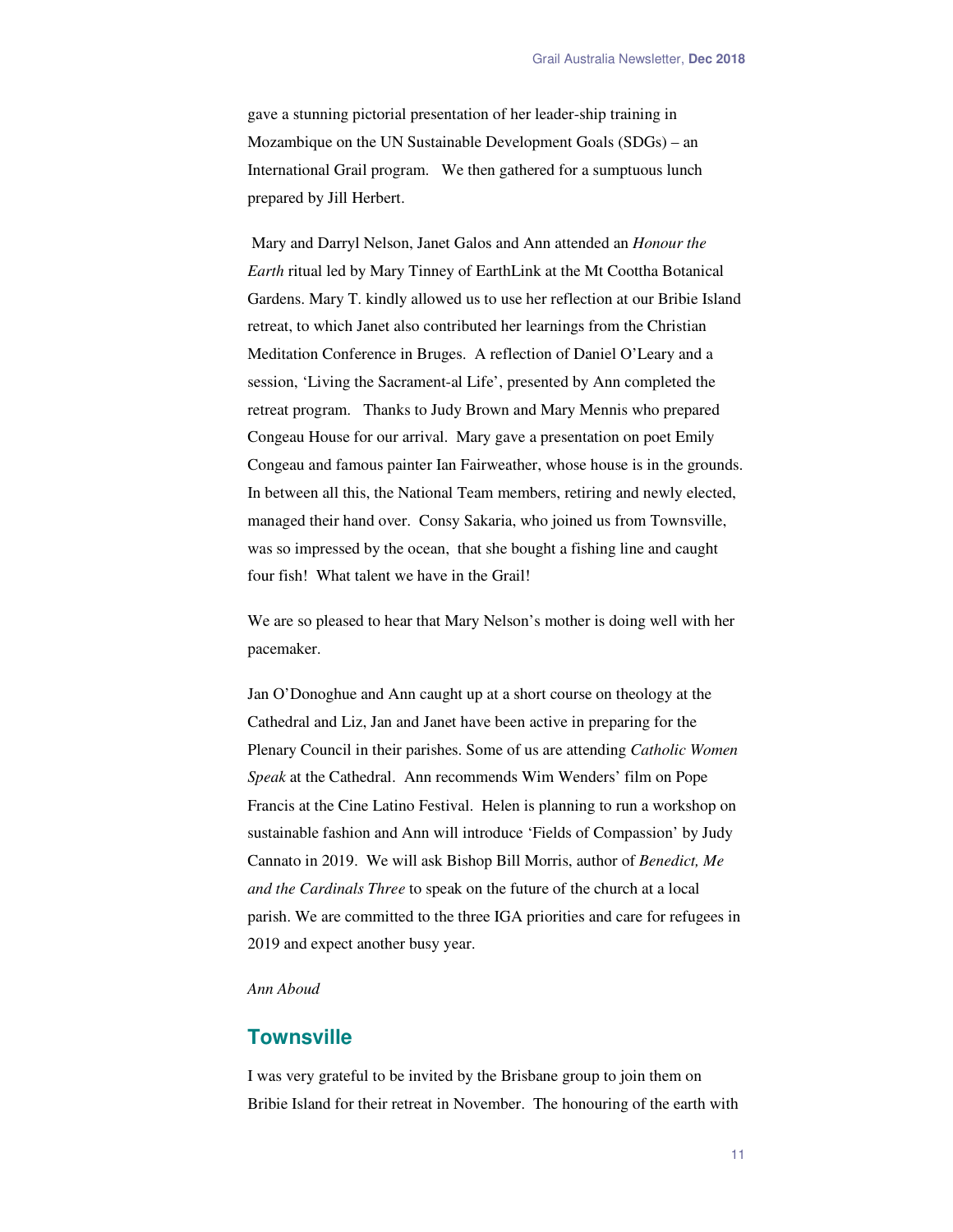prayer to the four points of the compass and the naming of what we lament was a profound experience. While I was a dismal failure in Helen's painting and drawing session, I did catch four sea bream when I could not resist the temptation to do a little fishing from a beckoning jetty. There was a fish and tackle shop nearby!

On 19th October, I was invited to Saints Catholic College at James Cook University to present the Grail Award during the annual Valedictory Dinner. Now in its nineteenth year the Award is given to a woman student who has made an outstanding contribution to the spirit and life of the College community. This year, the Award was shared between two students: Claire Stewart in her third year of study for a Bachelor's degree in Veterinary Science and Brooke Stevenson, also in her third year of a Bachelor of Education course. I was very happy to represent The Grail in Australia on such an occasion. It was said that Claire and Brook were chosen because 'they had been very dedicated to the College com-munity, serving as Residential Assistants, always supporting the College spirit and offering assistance to fellow students, especially the first year students'. Claire also represents the College in several University sports. Brook, having participated in the National Association of Australian University Colleges (NAAUC) is eager to share the experience and knowledge she has gained there to make a positive difference in her home College. Both young women have been residents of St Raphael's precinct within the College and intend returning there in their fourth year.

At the Annual General Meeting of the Townsville Multicultural Support Group (TMSG) in October, an annexe to the Group's offices in Mundingburra was named 'the Sheila Hawthorn room' as it is part of the office where Sheila, for many years, sorted and made ready for distribution the household goods, clothing and other items donated for the refugee families the TSMG helped to settle in Townsville.

*Consy (Consolata) Sakaria* 

## **National**

On 1st November, the results of the election process for members of the National Team were announced. The new Team will formally begin its term of office on 1st January 2019.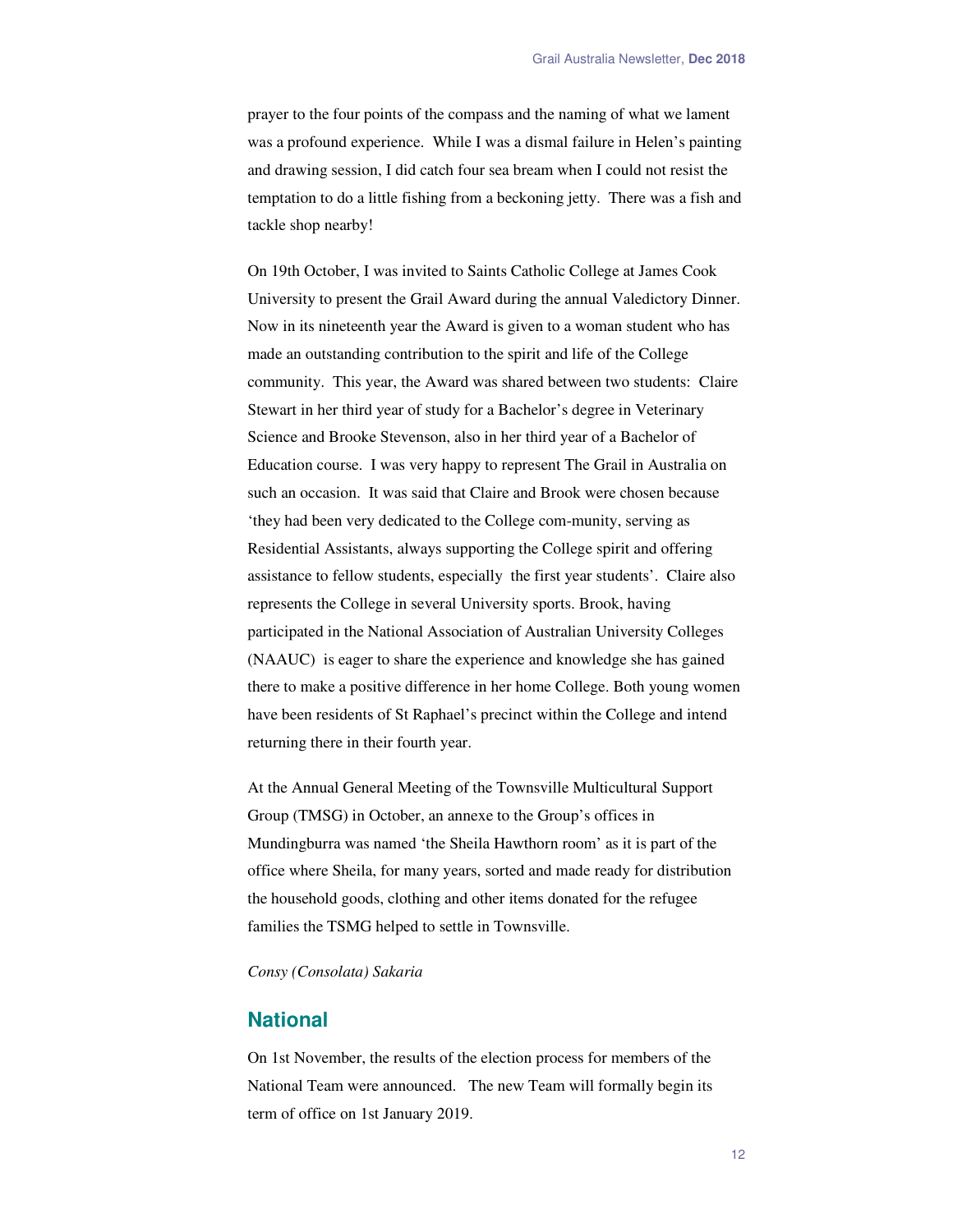Tricia Gemmell was re-elected for a second term. We are grateful for Tricia's generosity in accepting the responsibilities and work involved for another four years. Carol Farmer (Melbourne) and Helen Jeffcoat (Brisbane) were elected to replace the two retiring Team members, Andrea Venier and Ann Aboud. Both Andrea and Ann have made very significant contributions to the life of The Grail with their creativity and energy and steadfastness.

Heartfelt thanks go to all three of the Team of 2015-18. At the same time, we look forward to the leadership the new Team will offer and wish them very well.

In November all five met in Queensland for a hand over meeting. Carol will be the Australian representative in the International Council, which will be meeting in Tanzania in 2019.

## **OSCAR ROMERO AND PAUL VI: TWO FACES OF JUSTICE AND PEACE**

Excerpts from a reflection by Rev. Claude Mostovik, MSC



As I turn my attention to Oscar Romero and Paul VI, I am reminded of the story in Luke's Gospel of the two disciples of Jesus on the road to Emmaus after Jesus' death. Jesus himself joined them on the road but they did not recognise him until they later sat down to supper with him and we are told 'they knew him in the breaking of the bread'.(Lk 24:35) Then they said to each other, 'Did not our hearts burn within us as he talked to us on the road and explained the Scriptures to us?' (Lk 24:32) As it was with those two disciples, so it was with these two men: confronted with the word of God, their hearts burned within them. And so may it be with us.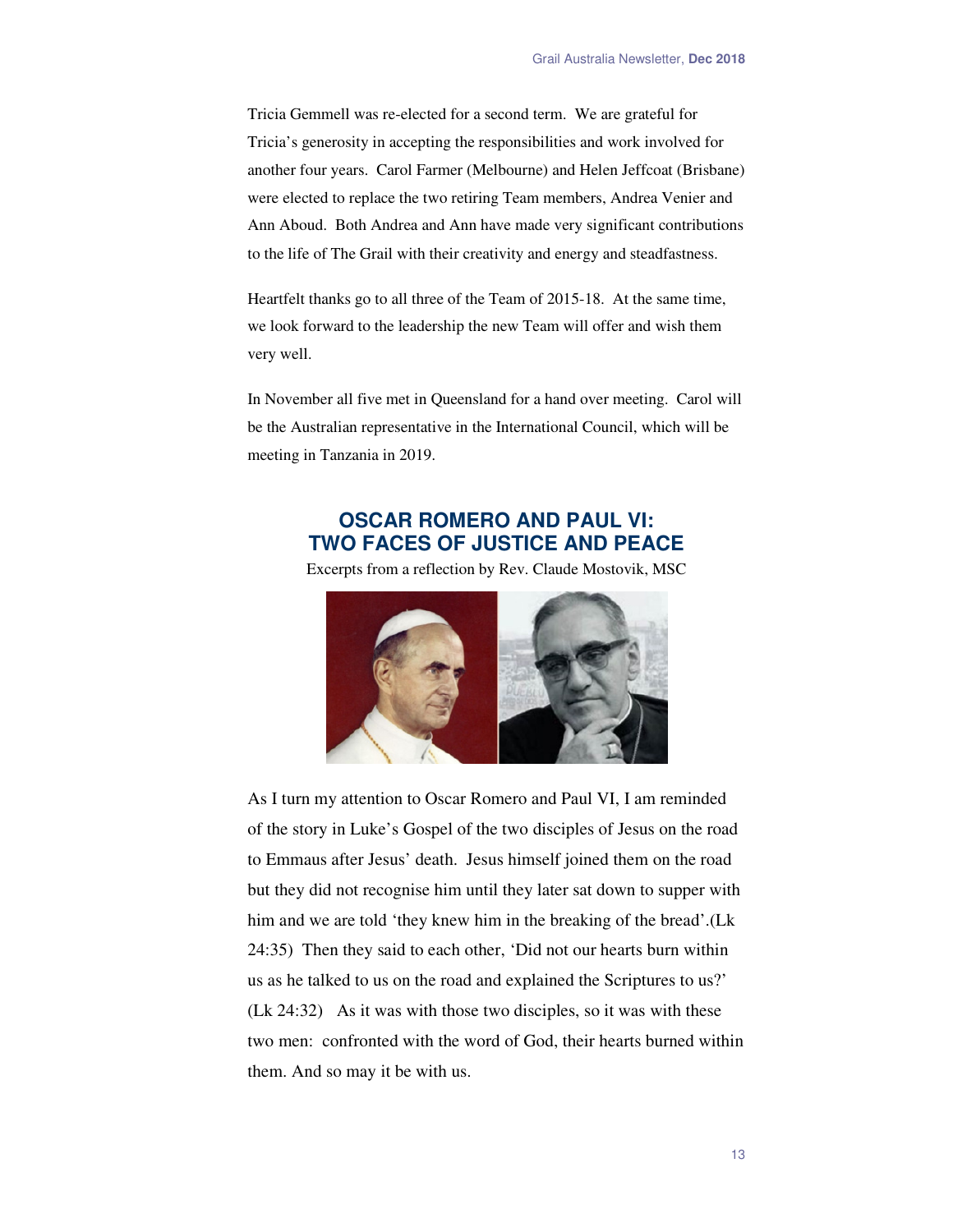It was the murder of Rutilio Grande, Oscar Romero's Jesuit friend, that opened his eyes to the widespread injustices around him. Jesuit theologian, Ignacio Ellacuria, said: 'With Archbishop Romero God passed through El Salvador'. With Romero's canonisation we can now say that God passes through the universal church. Romero's words and actions embody the gospel of Jesus for all people who are undergoing systematic brutality from the tyrants in their lives

The people of El Salvador recognised the truth of Ellacuria's words and acclaimed Oscar Romero a saint long before the church did so officially. Questions were raised: Was Oscar Romero killed for his politics or was his murder a truly Christian martyrdom? Finally now, his death, like that of Jesus, has been declared a consequence of his witness to God's reign, a consequence of his faithful proclamation of the gospel.

To recognise Romero as a martyr is to embrace his model of holiness and his announcing of the gospel without compromise or apology. It is not about piety alone. It is not about quietism that separates faith from works. Romero embarked on his own road to Calvary. He continues to walk ahead of the church on the path of Jesus showing the way towards a church that is, in Pope Francis' words, 'poor and for the poor'. The inhuman social conditions that most of the population of El Salvador was suffering opened the eyes of Romero, like many others in Latin America. He believed that the church had to have an opinion about the world it existed in; that taking sides with the poor was the only possible response if he were to be faithful to the teachings of Jesus. Romero was not meddling in politics, but preaching the gospel which had consequences in defending human life from torture, from killing by the army, from exploitation on the plantations and in factories and from the unjust land system which brought a slower but equally certain death from hunger and disease. For him there could be no split between faith and practice, between orthodoxy and orthopraxis.

14